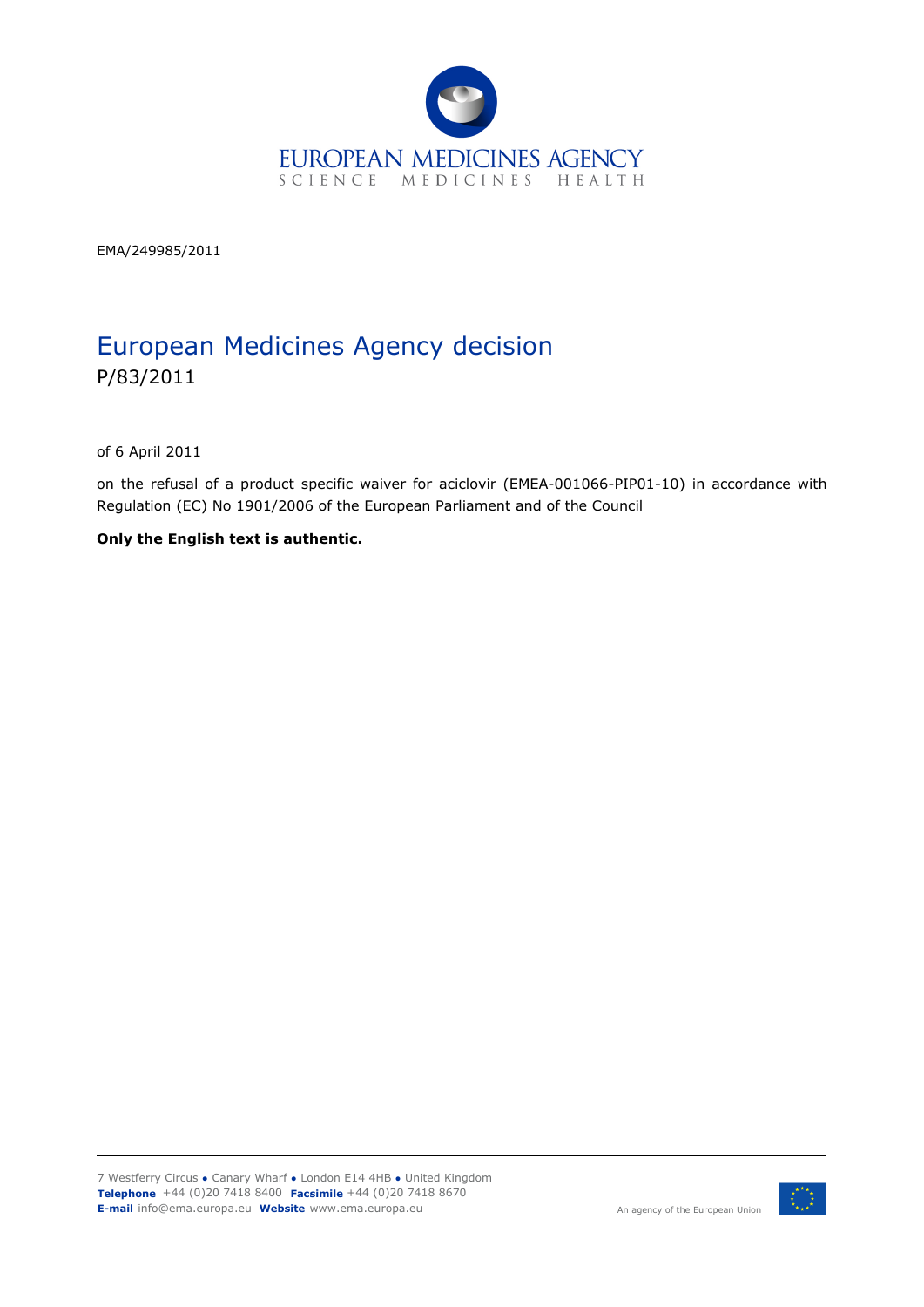# European Medicines Agency decision P/83/2011

of 6 April 2011

on the refusal of a product specific waiver for aciclovir (EMEA-001066-PIP01-10) in accordance with Regulation (EC) No 1901/2006 of the European Parliament and of the Council

The European Medicines Agency,

Having regard to the Treaty on the Functioning of the European Union,

Having regard to Regulation (EC) No 1901/2006 of the European Parliament and of the Council of 12 December 2006 on medicinal products for paediatric use and amending Regulation (EEC) No. [1](#page-1-0)768/92, Directive 2001/20/EC, Directive 2001/83/EC and Regulation (EC) No 726/2004 $^1$ ,

Having regard to Regulation (EC) No 726/2004 of the European Parliament and of the Council of 31 March 2004 laying down Community procedures for the authorisation and supervision of medicinal products for human and veterinary use and establishing a European Medicines Agency<sup>[2](#page-1-1)</sup>,

Having regard to the application submitted by BioAlliance Pharma on 15 November 2010 under Article 13 of Regulation (EC) No 1901/2006,

Having regard to the opinion of the Paediatric Committee of the European Medicines Agency, issued on 18 February 2011 in accordance with Article 13 of Regulation (EC) No 1901/2006,

Having regard to Article 25 of Regulation (EC) No 1901/2006,

Whereas:

- (1) The Paediatric Committee has given an opinion on the refusal of a product specific waiver.
- (2) It is therefore appropriate to adopt a decision refusing a waiver.

<span id="page-1-1"></span><span id="page-1-0"></span>ł  $^1$  OJ L 378, 27.12.2006, p.1.  $^{2}$  OJ L 136, 30.4.2004, p. 1.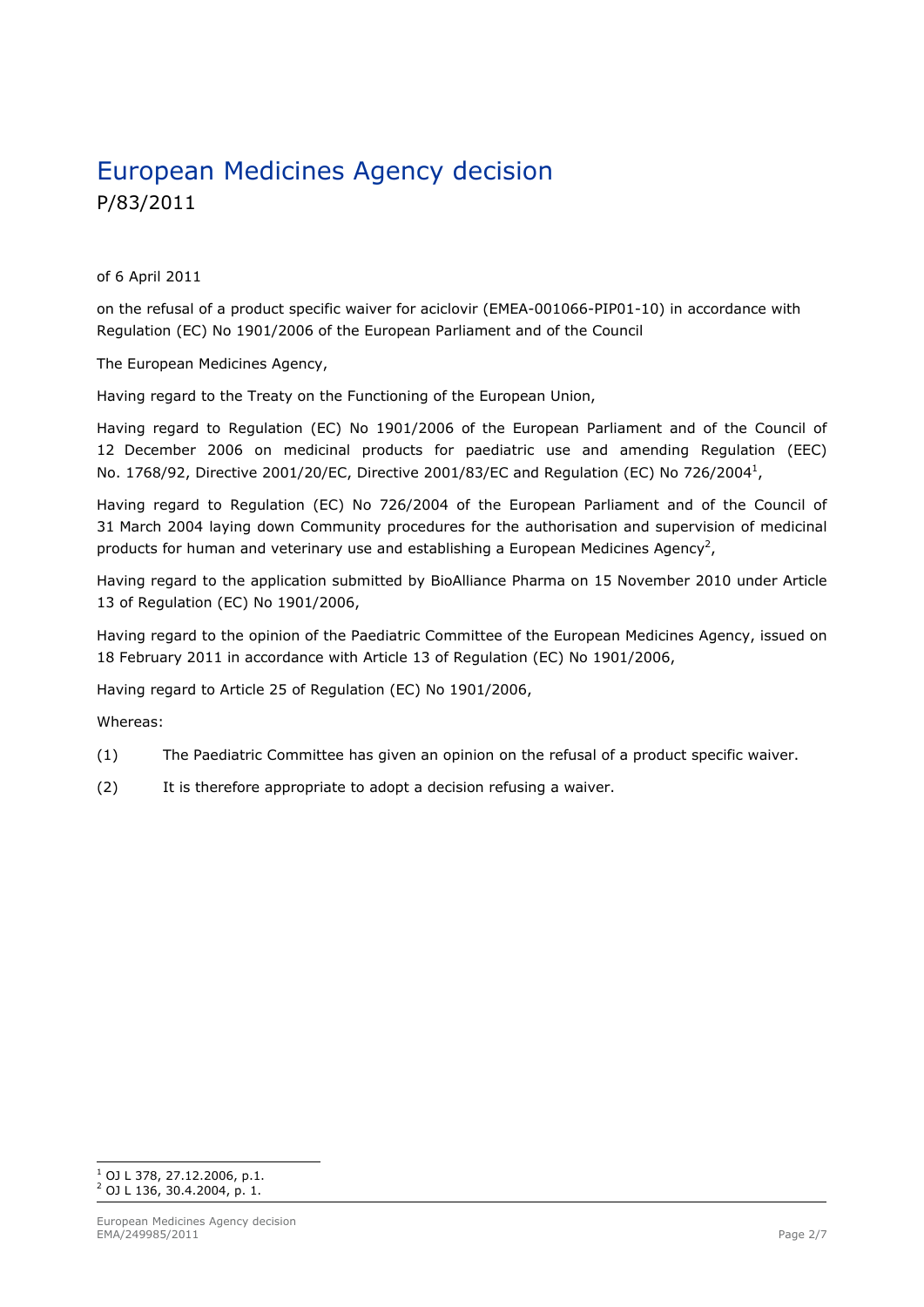Has adopted this decision:

#### *Article 1*

A waiver for aciclovir, muco-adhesive buccal tablet, gingival use, the details of which are set out in the opinion of the Paediatric Committee of the European Medicines Agency annexed hereto, together with its appendices, is hereby refused.

#### *Article 2*

This decision is addressed to BioAlliance Pharma, 49 boulevard du Général Martial Valin, 75015 Paris, France.

Done at London, 6 April 2011

For the European Medicines Agency Andreas Pott Acting Executive Director

(Signature on file)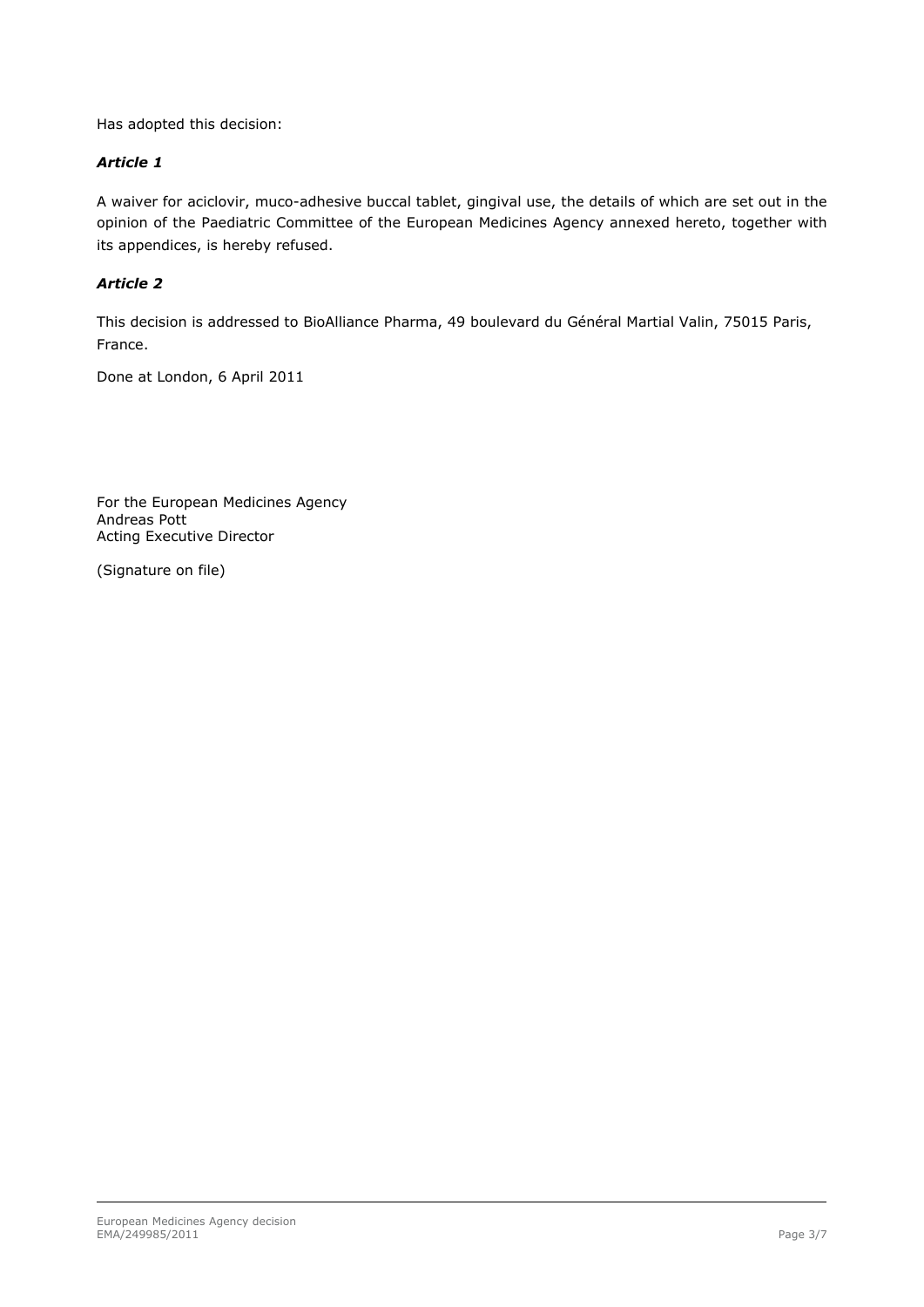

EMA/PDCO/66983/2011

## Opinion of the Paediatric Committee on the refusal of a product-specific waiver EMEA-001066-PIP01-10

#### **Active substance(s):**

Aciclovir

#### **Condition(s):**

Treatment of recurrent herpes simplex labialis

Prevention of recurrences of herpes simplex labialis

#### **Pharmaceutical form(s):**

Muco-adhesive buccal tablet

#### **Route(s) of administration:**

Gingival use

#### **Name/corporate name of the PIP applicant:**

BioAlliance Pharma

### **Basis for opinion**

Pursuant to Article 13 of Regulation (EC) No 1901/2006 as amended, BioAlliance Pharma submitted to the European Medicines Agency on 15 November 2010 an application for a product-specific waiver on the grounds set out in Article 11 of said Regulation for the above mentioned medicinal product.

The procedure started on 22 December 2010.

Supplementary information was provided by the applicant(s) on 28 January 2011.

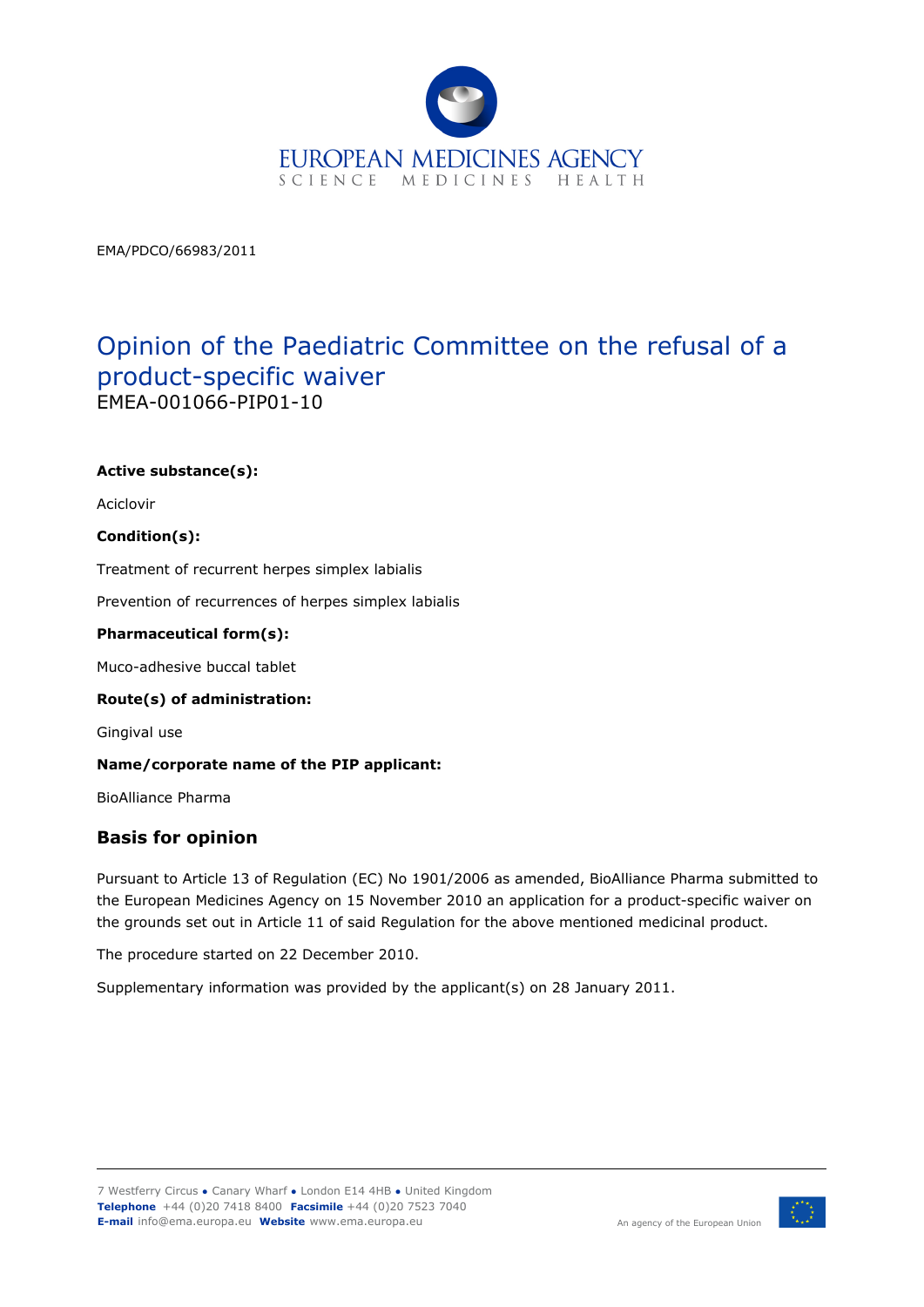## **Opinion**

- 1. The Paediatric Committee, having assessed the waiver application in accordance with Article 13 of Regulation (EC) No 1901/2006 as amended, recommends as set out in the appended summary report:
	- to refuse the granting of a product-specific waiver for all subsets of the paediatric population and all the above mentioned conditions as it does not meet the grounds detailed in Article 11(1) of said Regulation.

The Icelandic and the Norwegian Paediatric Committee members do agree with the abovementioned recommendation of the Paediatric Committee.

- 2. The scientific conclusions and the grounds for refusal are set out in the summary report appended to this opinion.
- 3. The grounds for refusal are summarised in Annex I.

This opinion is forwarded to the applicant and the Executive Director of the European Medicines Agency, together with its annex and appendix(ces).

London, 18 February 2011

On behalf of the Paediatric Committee Dr Daniel Brasseur, Chairman

(Signature on file)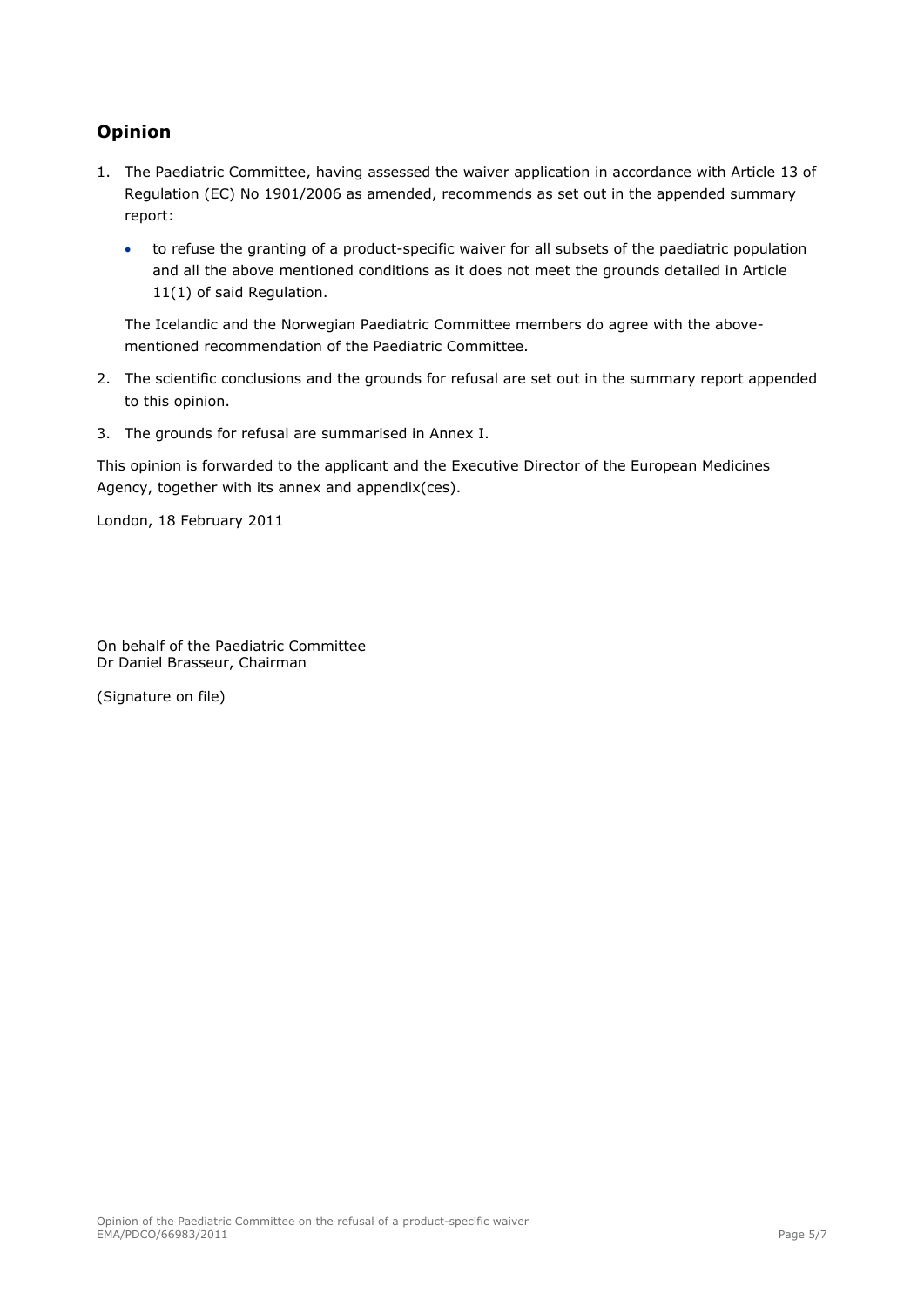## **Annex I**

**Grounds for the refusal of the waiver**